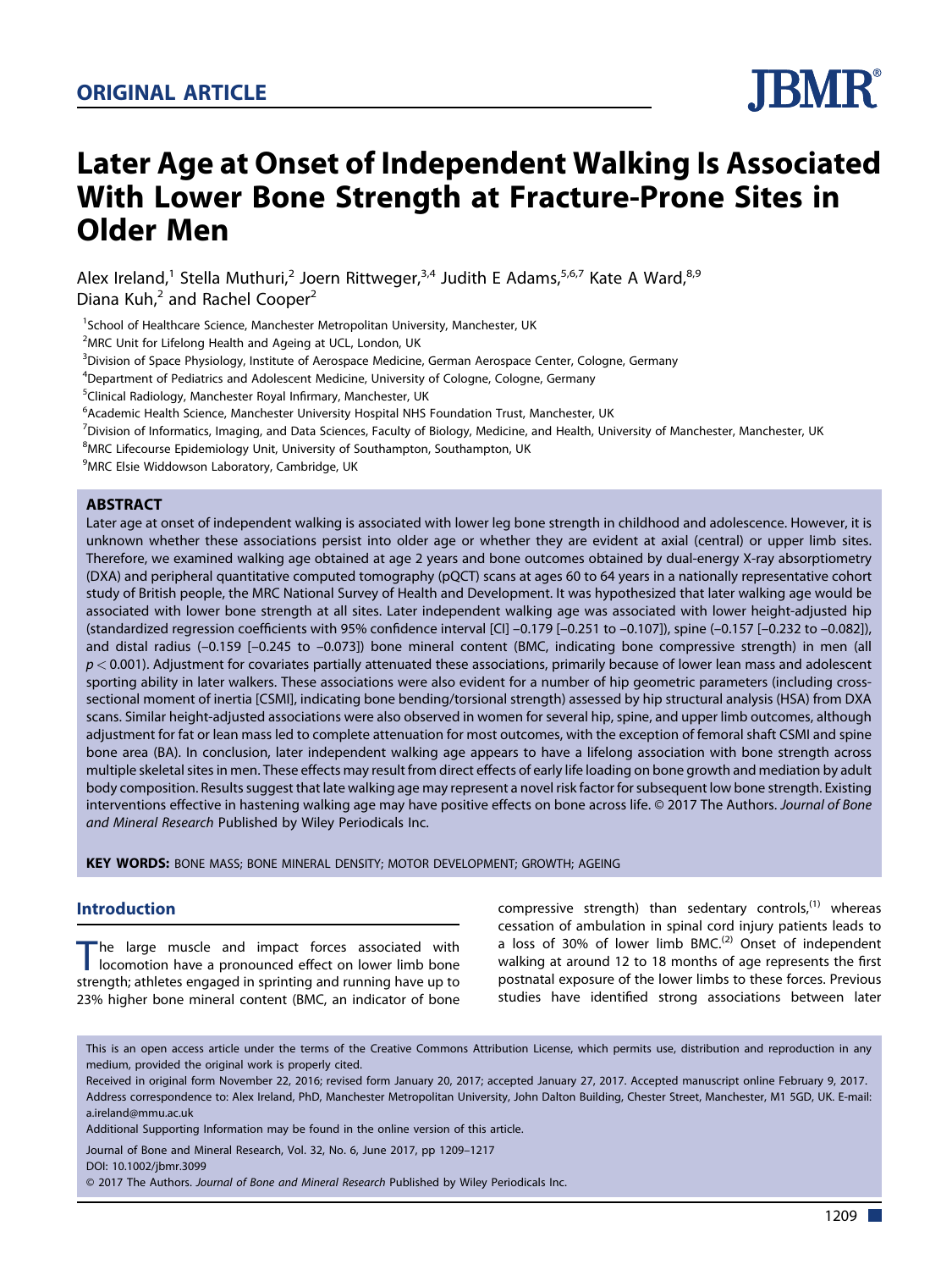attainment of independent walking and other locomotor activities, and lower tibial BMC and cross-sectional moment of inertia (CSMI, an indicator of bone bending/torsional strength) in young children,<sup>(3)</sup> and tibia/hip BMC and tibia CSMI in adolescents.(4) These associations were partly mediated by lower lean mass in later walkers, which may be acting as a marker of lower physical activity. In the latter study, the Avon Longitudinal Study of Parents and Children  $(ALSPAC)$ ,<sup>(4)</sup> examination of sex differences revealed stronger associations in males than females as in previous studies of physical activity and bone.<sup>(5)</sup>

Later age at onset of independent walking may therefore represent a novel risk factor for low hip bone strength. Given that development of independent walking can be modified in both healthy children<sup>(6)</sup> and in groups prone to delayed motor development,<sup> $(7,8)$ </sup> this may offer an opportunity for improving lifelong bone health. However, it is unknown whether associations between age at walking onset and bone strength persist into older age. Hip fractures are rare in children and adolescents<sup>(9)</sup> but represent the most common fracture site in older individuals.<sup>(10)</sup> Given that hip bone strength is an important risk factor for future fracture, $^{(10)}$  it is relevant to establish the long-term potential consequences of later development of walking on bone health in later adulthood. In addition, previous studies investigating associations between walking age and bone have only investigated lower limb bone strength, and associations between early life movement and central or upper limb sites such as the spine or distal radius (where fractures are also common and/or lead to a substantial burden on health services) are unknown.

Therefore, this study investigated associations between age at onset of independent walking and hip, spine, and wrist bone strength (indicated by BMC and/or CSMI) in older men and women in the MRC National Survey of Health and Development (NSHD). This British birth cohort study has prospective data on potential confounding and mediating factors in childhood (birth weight, father's socioeconomic position [SEP] and sporting ability) and adulthood (body size, own SEP, and physical activity). It was hypothesized that later walking age would be associated with lower measures of bone strength at all sites and that associations would be stronger in men and partly mediated by lean mass, as in previous observations in an adolescent cohort (ALSPAC).

## Materials and Methods

The MRC National Survey of Health and Development (NSHD) is a birth cohort study, which includes a nationally representative sample of 2547 men and 2815 women of white European descent born in England, Scotland, and Wales during 1 week in March 1946. The cohort has been followed prospectively across life with outcome data for these analyses drawn from a data collection between 2006 and 2010 when participants were 60 to 64 years old.<sup>(11)</sup> Study members still alive and for whom a current address in England, Scotland, or Wales was available ( $n = 2856$ ) were invited for assessment at one of six clinical research facilities (CRFs) or to be visited by a research nurse at home. Of these participants, 2229 (78%) were assessed; 1690 (76%) in a CRF. This participating sample is broadly representative of native-born British men and women of similar age.<sup>(12)</sup> Relevant ethical approval was received, and informed consent was obtained from all participants.

## Musculoskeletal assessment

A total of 1690 participants attended one of the six CRFs, at which height was measured using a stadiometer, and weight was measured with portable electronic scales while participants were lightly clothed and unshod. Of these 1690 participants, 1658 had total body, hip, and spine dual-energy X-ray absorptiometry (DXA) scans. At each site, scans were acquired using QDR 4500 Discovery (Hologic Inc., Bedford, MA, USA) scanners, software version APEX version 3.1. Of these, 1350 participants attending one of the five CRFs with an XCT 2000 peripheral quantitative computed tomography (pQCT) scanner (Stratec, Pforzheim, Germany) also had pQCT scans of the non-dominant radius. Scanning protocols were standardized across all sites by distribution of a detailed training protocol booklet and illustrative CD. Results from scans of the European Spine<sup>(13)</sup> (ESP number 04-220) and Forearm<sup> $(14)$ </sup> phantom for DXA and pQCT, respectively, were compared between all sites.<sup>(15)</sup> Cross-calibration was performed for DXA according to the method described by Pearson and colleagues<sup>(16)</sup> but was not required for pQCT.

From the total body DXA scans, total body (less head) lean and fat mass were recorded. From spine scans, mean bone mineral content (BMC), bone mineral density (BMD), and bone area (BA) for lumbar vertebrae  $L_1$  to  $L_4$  were obtained. From the proximal femur scan, total hip BMC, BA, and BMD were assessed. These femoral scans were further analyzed to obtain geometrical characteristics using the hip structural analysis (HSA) module.<sup>(17)</sup> The distribution of bone mineral across 5-mm-thick sections of the narrowest point of the femoral neck (FN) and at the femoral shaft (FS) at a point 2 cm distal to the lesser trochanter midpoint were assessed. At each site, estimated measures of crosssectional area (CSA), cortical thickness (CT), cortical BMD, and cross-sectional moment of inertia (CSMI, a composite measure of bone mineral density and shape indicating bone stiffness in bending and torsion) were calculated. Repeat scan precision for DXA BMD measures in adults ( $n = 22$ ) was determined in one CRF and was <1% for all measurements.

To assess whether associations with walking age were confined to weight-bearing bones, pQCT scans at the distal radius (taken at 4% distal-proximal ulna length) were examined using v6.00B of the software supplied with the machine using a contour mode C2P1, peeling threshold of 169 $\,$ mg.mm $^{-1}$  to separate bone from surrounding soft tissue. Total BMC (vBMC. tot, mg.mm $^{-1}$ ), total bone cross-sectional area (Ar.tot, mm<sup>2</sup>), and trabecular BMD (vBMD.ct, mg.mm<sup>-3</sup>) were assessed. pQCT 4% repeat scan precision in 20 adults was assessed at one CRF and ranged between 1% and 2%.

## Age at onset of independent walking

During an assessment at age 2 years, study participants' mothers recalled the age (in months) at which their child first walked unaided.

#### Covariates

Factors that may potentially confound or mediate the main associations of interest were selected a priori based on previous findings in the literature. These were current height, lean and fat mass, early life factors (birth weight, father's occupational class, and sporting ability), and adult life factors (own occupational class and leisure time physical activity).

Birth weight was extracted from medical records within a few days of birth, and measurements to the nearest quarter-pound (113 g) were converted to kilograms. As indicators of socioeconomic position (SEP), father's occupation at child age 4 years (or at age 11 or 15 if missing at age 4) and own occupation at age 53 years (or if not available, the most recent measure in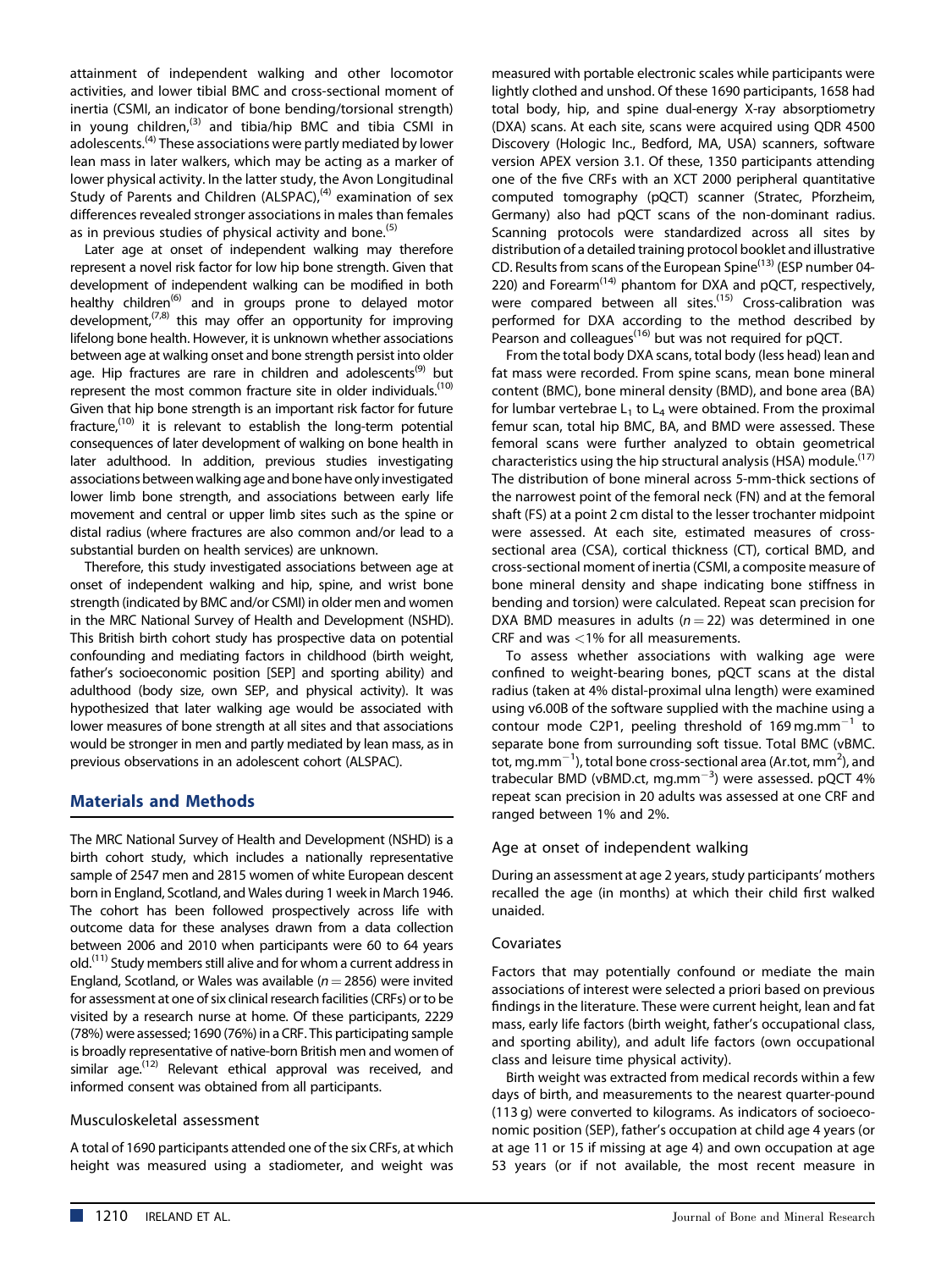adulthood) were both categorized into six groups (I [professional], II [managerial and technical], IIINM [skilled non-manual], IIIM [skilled manual], IV [partly skilled], and V [unskilled]) using the Registrar General's Social Classification.(18) At age 13 years, children were graded as above average, average, or below average according to teacher reports of their sporting ability. This measure is used as a marker of motor skills and coordination evidenced by school-based physical activity and is predictive of leisure-time physical activity levels in adulthood.<sup>(19)</sup> Participation in leisure-time physical activity at ages 60 to 64 years was ascertained by asking participants to report whether they had undertaken any sports, vigorous leisure activities, or exercises in their spare time, not including getting to and from work, in the last 4 weeks and if so on how many occasions they had done these activities. This was categorized into three groups: inactive (no participation); moderately active (participated 1 to 4 times); most active (participated  $>5$  times).

#### Statistical analysis

Data were analyzed using the R statistical environment (version 3.1.2, [www.r-project.org](http://www.r-project.org)), for 1215 participants (627 women) with complete DXA data and all covariates. A series of multiple linear regression models were used to examine associations between age at onset of independent walking with each bone outcome, adjusted for each set of covariates. The main models were all sex-stratified because of previous findings<sup>(4)</sup> and evidence of sex interactions when these were formally tested. Model 1 examined the unadjusted associations between walking age and each outcome. Model 2 was adjusted for height only. Model 3 was further adjusted for early life factors (birthweight  $+$  father's occupational class  $+$  sports ability), whereas further adjustment for adult life factors (adult occupational class  $+$  exercise) was performed in model 4. Remaining models considered body composition; models 5 and 6 were further adjusted for fat and lean mass, respectively. Fully adjusted model 7 considered all covariates, ie, lean and fat mass were both entered.

Associations between walking age and bone outcomes are reported as standardized coefficients (indicating the SD change in the outcome associated with one SD change in age at walking). Formal tests of deviation from linearity (ie, inclusion of quadratic terms and modeling age at walking with individuals divided into sixths) have also been performed, but there was no evidence of non-linearity.

## Sensitivity analyses

To investigate whether associations between walking age and bone outcomes were mediated by differences in pubertal timing, model 7 was further adjusted for pubertal status in the subsample of 586 women and 540 men for whom these data were available. Pubertal status was assessed by a school doctor, through a medical examination and interview.<sup>(20)</sup> For women, age at menarche was obtained from mothers' reports during the examination or retrospectively at age 48 years by self-report for those women who had not reached menarche at time of assessment. Development in boys was graded by assessment of voice breaking, visible pubic hair and axillary hair, and genital development.(20) As an alternative approach to assessing independent effects of fat and lean mass, models were also constructed using residual values of fat adjusted for lean and vice versa. The effects of local rather than total body mass were assessed in further models adjusted for lower or upper limb lean

and fat mass derived from DXA scans for hip and radius bone outcomes, respectively.

In addition to assessments adjusted using self-reports of leisuretime physical activity, models 4 to 7 were alternatively adjusted using accelerometry data in 511 women and 486 men for whom these data were available. Accelerometry data were obtained using a chest-worn Actiheart movement monitor as reported previously.(21,22) Briefly, participants wore a monitor for up to 5 consecutive days at ages 60 to 64 years, during which time acceleration and heart rate was measured in 30-second epochs. Data from each epoch were converted and categorized to intensities relative to 1 standard metabolic equivalent (MET) as follows: sedentary ( $\leq$ 1.5 METs), light (1.5 to 3 METs), and MVPA ( $>$ 3 METs). Data were adjusted for wear time and diurnal information bias to give an estimate of the time spent in an average day at each level of intensity. Models were adjusted for each band individually and additionally for all three bands simultaneously.

# **Results**

#### Cohort characteristics

Characteristics of the 627 women and 588 men with complete data included in analyses are presented in Tables 1 and 2 There was no sex difference in walking age ( $p = 0.38$ ), but later age at onset of walking was associated with higher child and adult SEP, greater adult height, lower weight and lean and fat mass, and below average sporting ability in both sexes (Supplemental Table S1).

#### Total hip bone outcomes

Unadjusted regression models showed that later walking age was associated with lower total hip BMC in men (Fig. 1A, model 1); similar associations were observed for total hip BMD and BA (Supplemental Table S2). Adjustment for height (model 2) increased the strength of these associations for all variables. Further adjustment for early life factors partially attenuated this association, and further substantial attenuation occurred after adjustment for lean but not fat mass for all three outcomes (although only for BMD was this attenuation complete). There was no association between walking age and hip bone outcomes in any model in women (all  $p > 0.1$ ).

## Lumbar spine bone outcomes

In men, later walking age was associated with lower spine BMC (Fig. 1B, model 1), BMD, and BA values (Supplemental Table S2) in unadjusted models and, as with hip bone outcomes, strength of associations increased after adjustment for height in model 2 for all outcomes. Adjusting for early life factors and current fat mass had little effect on these estimates, whereas further adjustment for lean mass led to full attenuation of BMD and partial attenuation of BMC/BA associations (model 6).

Although no associations between walking age and spine outcomes were observed in women in the unadjusted model, weak associations between later walking and lower spine BMC and BA were found after adjustment for height. These associations were attenuated by adjustment for lean and/or fat mass for BMC but not BA.

## Hip geometry outcomes

For both the femoral shaft and femoral neck sites, later walking age was associated with lower values in all outcomes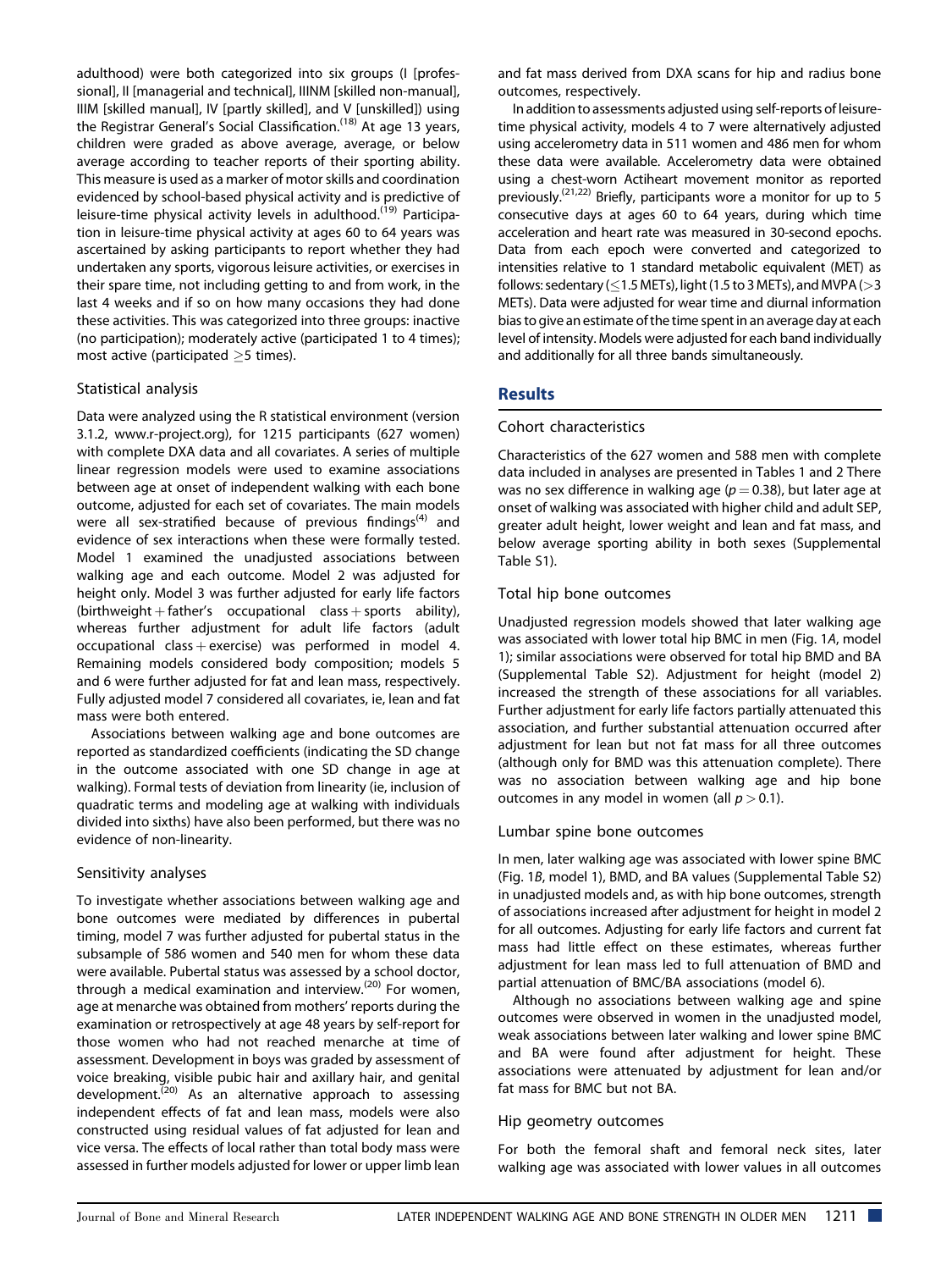Table 1. Characteristics of the MRC National Survey of Health and Development Stratified by Sex (Sample Restricted to Those With Complete DXA Data)

|                                                      |                   | Men $(n = 588)$ |           | Women $(n=627)$ |      |
|------------------------------------------------------|-------------------|-----------------|-----------|-----------------|------|
| Variable                                             |                   | Mean            | <b>SD</b> | Mean            | SD.  |
| Age (years)                                          |                   | 63.1            | 1.2       | 63.2            | 1.1  |
| Birthweight (kg)                                     |                   | 3.46            | 0.58      | 3.39            | 0.65 |
| Height (m)                                           |                   | 1.75            | 0.06      | 1.62            | 0.06 |
| Weight (kg)                                          |                   | 84.9            | 12.8      | 72.3            | 13.7 |
| Lean mass (kg)                                       |                   | 53.6            | 6.9       | 37.2            | 5.4  |
| Fat mass (kg)                                        |                   | 23.7            | 7.2       | 29.1            | 9.2  |
| Walking age (months)                                 |                   | 13.7            | 2.4       | 13.6            | 2.3  |
|                                                      |                   | n               | $\%$      | $\mathsf{n}$    | $\%$ |
| Father's occupational class (age 4 years)            |                   | 42              | 7.1       | 47              | 7.5  |
|                                                      | $\mathbf{H}$      | 132             | 22.4      | 140             | 22.3 |
|                                                      | <b>IIINM</b>      | 117             | 19.9      | 123             | 19.6 |
|                                                      | <b>IIIM</b>       | 176             | 29.9      | 173             | 27.6 |
|                                                      | IV                | 89              | 15.1      | 116             | 18.5 |
|                                                      | $\vee$            | 32              | 5.4       | 28              | 4.5  |
| Sports ability (age 13 years)                        | Above average     | 114             | 19.4      | 120             | 19.1 |
|                                                      | Average           | 367             | 62.4      | 445             | 71.0 |
|                                                      | Below average     | 107             | 18.2      | 62              | 9.9  |
| Own occupational class (age 53 years)                |                   | 75              | 12.8      | 14              | 2.2  |
|                                                      | $\mathbf{H}$      | 275             | 46.8      | 268             | 42.7 |
|                                                      | <b>IIINM</b>      | 69              | 11.7      | 220             | 35.1 |
|                                                      | <b>IIIM</b>       | 126             | 21.4      | 38              | 6.1  |
|                                                      | IV                | 36              | 6.1       | 65              | 10.4 |
|                                                      | $\vee$            | 7               | 1.2       | 22              | 3.5  |
| Leisure-time physical activity (aged 60 to 64 years) | Inactive          | 355             | 60.4      | 354             | 56.5 |
|                                                      | Moderately active | 86              | 14.6      | 107             | 17.1 |
|                                                      | Most active       | 147             | 25.0      | 166             | 26.5 |

Occupational classes: I = professional; II = managerial and technical; IIINM = skilled non-manual; IIIM = skilled manual; IV = partly skilled; V = unskilled.

(CSA, CT, BMD, and CSMI) in men with little attenuation after adjustment for height, early life factors, or adult life factors (Fig. 2A–D and Supplemental Table S3, models 1 to 5). Adjustment for body composition, particularly lean mass, partially (or completely for BMD and pCT) attenuated these associations.

In women, there was no association with BMD or CT in any model at either site (Supplemental Table S3, all  $p > 0.15$ ). Later walking age was associated with lower CSA and CSMI (Fig. 2E-H); these associations were partially (CSMI) or wholly (CSA) attenuated by adjustment for either fat or lean mass.

## Distal radius bone outcomes

Distal radius pQCT outcomes were also examined in the subcohort of 499 men and 500 women from whom these scans had been obtained. Later walking age was associated with lower total BMC (Fig. 1C) and was weakly associated with lower total CSA (Supplemental Table S4) in men; these associations were little affected by adjustment in models 2 to 7. There was no association between walking age and pQCT outcomes in women.

## Sensitivity analysis

Adjustment for pubertal status did not result in substantial attenuation of associations for any bone outcome. Use of upper limb or lower limb lean and fat mass rather than whole body measures or adjustment by lean and fat mass residuals rather

than raw values did not substantially affect associations. Similarly, use of accelerometry rather than self-reported physical activity data did not substantially influence results. Although results are shown only for participants with complete data, analyses run using maximum available samples produced similar findings (not reported).

# **Discussion**

In a large, national cohort study, later attainment of independent walking was associated with lower hip bone strength (indicated by BMC and CSMI) in men aged 60 to 64 years. These associations were also evident at central  $(L_1$  to  $L_4$  spine) and upper limb sites, and partly explained by differences in lean mass. Similar associations were also observed for several hip, spine, and upper limb variables in women after adjustment for height, although with the exception of femoral shaft CSMI and spine BA, associations were completely attenuated by adjustment for fat or lean mass. These results are in agreement with the hypothesis that later walking age would be associated with lower bone strength at all sites, with stronger associations in men.

## Comparison with previous findings

That we found later walkers had lower bone strength at ages 60 to 64 years is similar to previous findings in young children<sup>(3)</sup> and adolescents.<sup>(4)</sup> The current study extends previous work by examining an older cohort, results suggesting that these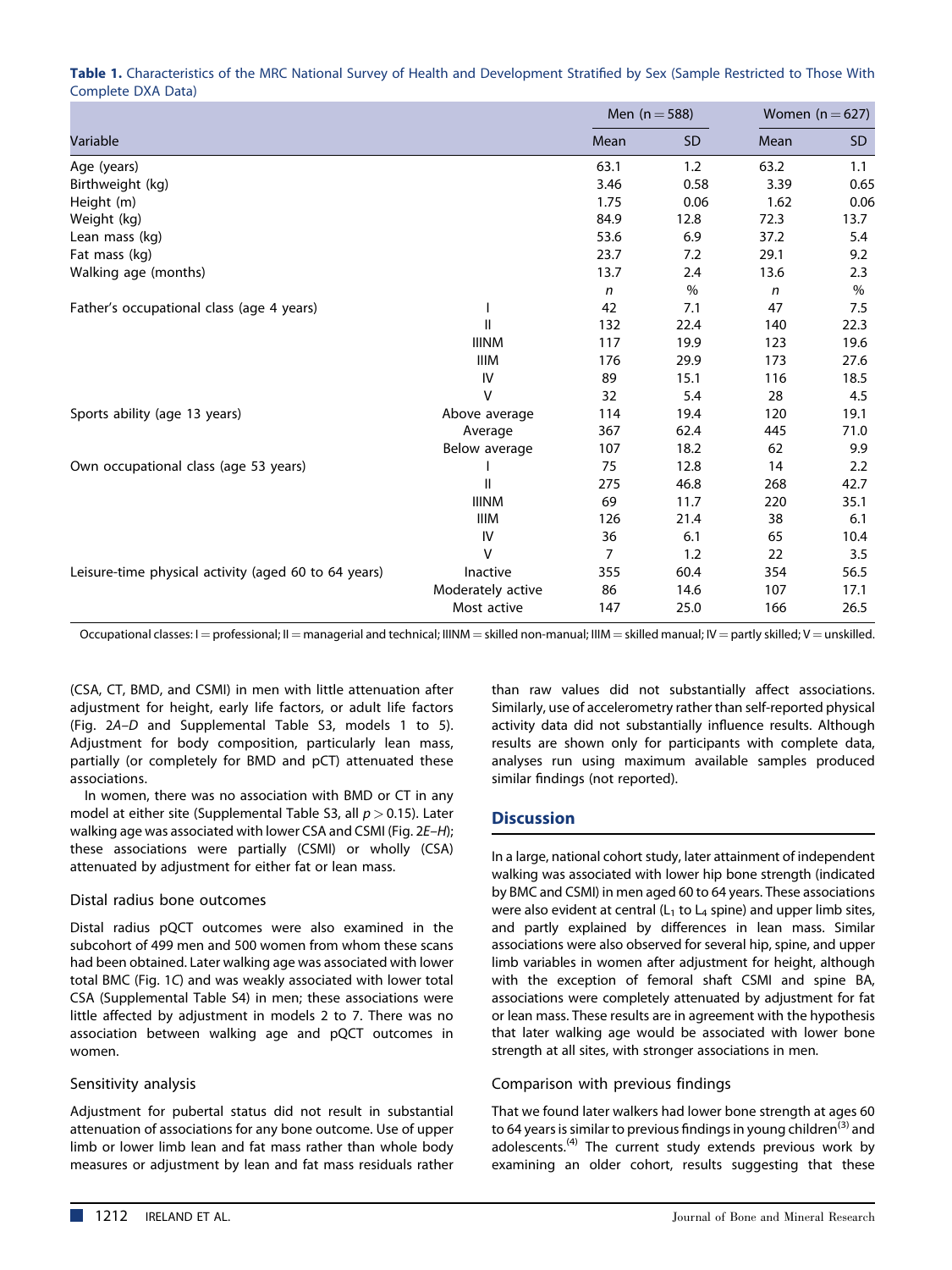| <b>DXA</b>    |                              |                 |                 |                   |           |  |  |  |  |
|---------------|------------------------------|-----------------|-----------------|-------------------|-----------|--|--|--|--|
|               |                              | Men $(n = 588)$ |                 | Women $(n=627)$   |           |  |  |  |  |
| <b>Site</b>   | Variable                     | Mean            | <b>SD</b>       | Mean              | <b>SD</b> |  |  |  |  |
| Total hip     | BMD $(g.cm^{-2})$            |                 | 0.14            | 0.87              | 0.13      |  |  |  |  |
|               | BMC (g)                      | 46.8            | 8               | 31.4              | 5.3       |  |  |  |  |
|               | BA (cm <sup>2</sup> )        | 46.3            | 4.7             | 35.3              | 3.3       |  |  |  |  |
| Femoral neck  | BMD $(g.cm^{-3})$            | 0.99            | 0.15            | 0.92              | 0.15      |  |  |  |  |
|               | $CT$ (mm)                    | 0.19            | 0.03            | 0.18              | 0.03      |  |  |  |  |
|               | $CSA$ (mm <sup>2</sup> )     | 3.55            | 0.54            | 2.87              | 0.45      |  |  |  |  |
|               | CSMI $(mm4)$                 | 4.39            | 1.03            | 2.63              | 0.64      |  |  |  |  |
| Femoral shaft | BMD $(g.cm^{-3})$            | 1.75            | 0.22            | 1.49              | 0.2       |  |  |  |  |
|               | $CT$ (mm)                    | 0.67            | 0.12            | 0.56              | 0.1       |  |  |  |  |
|               | $CSA$ (mm <sup>2</sup> )     | 5.49            | 0.76            | 4.19              | 0.58      |  |  |  |  |
|               | CSMI $(mm4)$                 | 5.85            | 1.38            | 3.64              | 0.85      |  |  |  |  |
| Spine         | BMD $(g.cm^{-2})$            | 1.05            | 0.18            | 0.94              | 0.16      |  |  |  |  |
|               | BMC (g)                      | 74.6            | 15.5            | 56.2              | 11.5      |  |  |  |  |
|               | BA (cm <sup>2</sup> )        | 70.2            | 6.7             | 58.5              | 5.6       |  |  |  |  |
| Upper limb    | BMD $(g.cm^{-2})$            | 0.85            | 0.08            | 0.69              | 0.07      |  |  |  |  |
|               | BMC (g)                      | 437             | 68              | 278               | 45        |  |  |  |  |
|               | BA (cm <sup>2</sup> )        | 515             | 50              | 404               | 41        |  |  |  |  |
| pQCT          |                              |                 |                 |                   |           |  |  |  |  |
|               |                              |                 | Men $(n = 499)$ | Women $(n = 500)$ |           |  |  |  |  |
| Site          | Variable                     | Mean            | <b>SD</b>       | Mean              | SD        |  |  |  |  |
| 4% radius     | Total BMC (mg.mm-1)          | 147             | 27              | 95                | 17        |  |  |  |  |
|               | Total CSA (mm <sup>2</sup> ) | 382             | 74              | 292               | 53        |  |  |  |  |
|               | Trabecular BMD (mg.mm-3)     | 205             | 42              | 173               | 43        |  |  |  |  |

Table 2. Bone Outcomes From DXA and pQCT Scans at Ages 60 to 64 Years in the MRC National Survey of Health and Development, Stratified by Sex

 $BMD =$  bone mineral density; BMC = bone mineral content; BA = bone area; CT = cortical thickness; CSA = cross-sectional area; CSMI = cross-sectional moment of inertia.

associations persist into older age when low bone strength and fractures become more prevalent. As reported in a previous study, $<sup>(4)</sup>$  we also found that associations between walking age</sup> and bone strength were more pronounced in men than in women, although lower hip bending strength (CSMI) was observed in later walkers of both sexes. Previous studies had focused on associations between walking age and lower limb bone strength indicators, on the basis that locomotory competence would primarily result in bone loading in this site. This new study shows that early walking is also associated with upper limb and spine bone strength in older age. Walking age can be regarded as a global marker of motor development, as greater locomotor ability in early life is also associated with performance of upper limb motor performance in later childhood.(4) Therefore, it may be that walking age is also associated with upper limb physical activity, supported by associations between walking age and lean mass, although upper limb physical activity was not objectively assessed. Alternatively, stronger bones with greater cross-sectional area could allow attachments of tendons of large muscles and thus expedite early independent walking. This interpretation is supported by the general enhancement of associations in model 2 (with adjustment for height), which reduces the allometric component that larger muscles are needed for longer bones, and further by the attenuation of associations when adjusted for lean mass. However, a previous study<sup>(3)</sup> showed no association between bone strength at birth and walking age or

between muscle and bone at birth. However, strong relationships were observed at 15 months, suggesting that these associations develop after birth rather than larger bones or muscles driving walking development.

That later walking age is also associated with lower bone strength at central and upper limb sites is important becasue fracture incidence is even greater in the upper than lower limbs and fractures of the central skeleton represent around a fifth of all fractures in older individuals;<sup>(23)</sup> hence, maintenance of bone health throughout the skeleton is required to minimize fracture incidence. This study is the first to examine associations between walking age and detailed hip geometry. Advantages in bone strength in early-walking men at both the predominately cortical shaft and predominately trabecular neck sites in this study appeared to result from greater bone size, cortical thickness, and BMD. In addition, advantages in femoral neck and shaft CSMI (indicating bone bending and torsional strength) were also evident from HSA analysis in women, whereas basic analysis did not identify any effects on BMC (indicating compressive bone strength).

## Potential explanations of findings

Because later walking age was associated with lower bone strength even after adjustment for early and adult life factors known to affect bone, it may be that there is a direct, persisting effect of walking age on bone strength. Associations between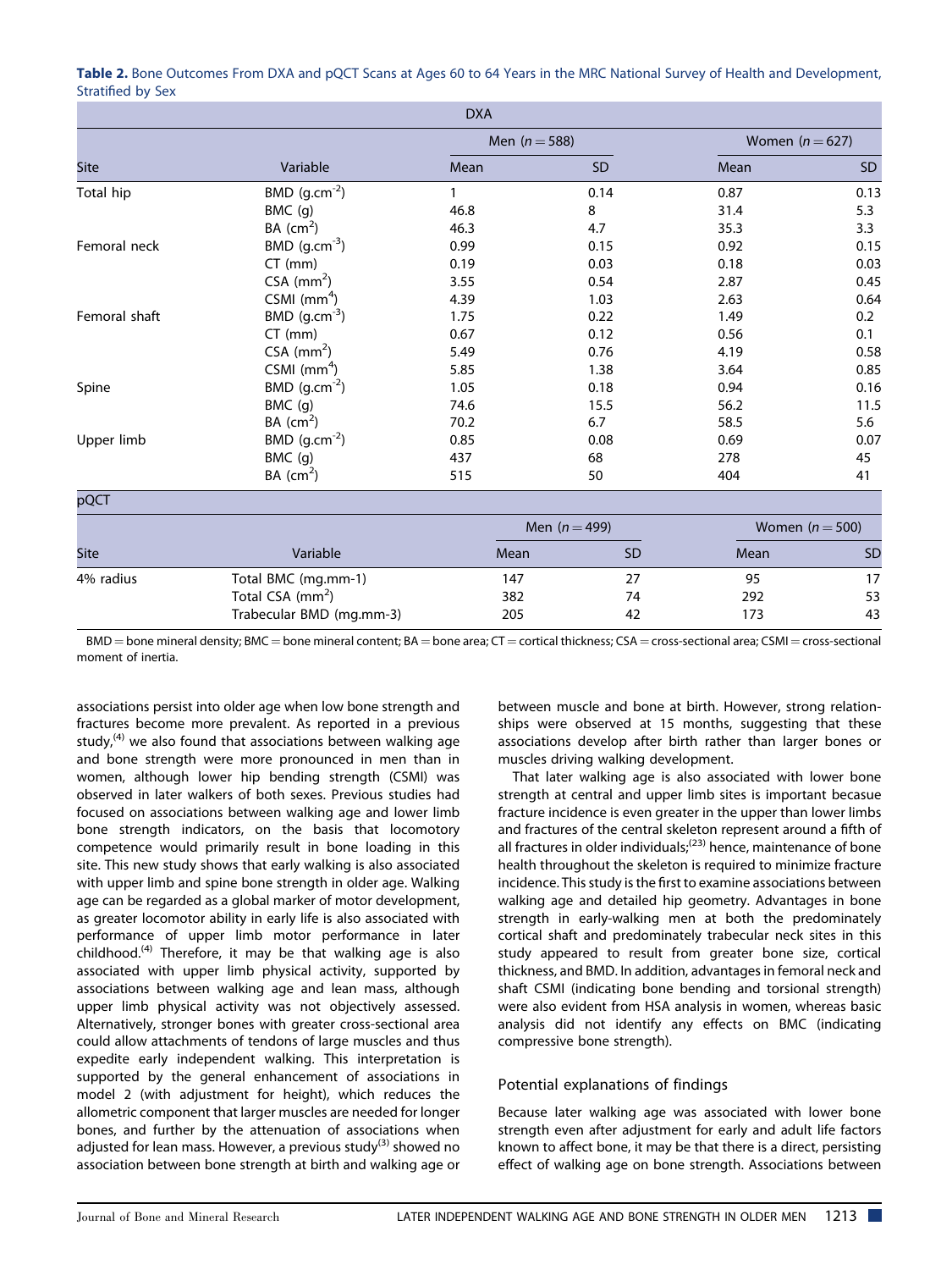



Footnote: Model 1 predictors: Walking Age, Model 2: Model 1 + Height, Model 3: Model 2 + Birthweight + Father's Occupational Class + Sports Ability, Model 4: Model 3 + Adult Occupational Class + Exercise, Model 5: Model 4 + Fat Mass, Model 6: Model 4 + Lean Mass, Model 7: Model 6 + Fat Mass + Lean Mass.

early life health and development indicators and later life health are well established, such as those observed between birth weight and bone strength in older age.<sup>(15,24)</sup> During growth, a lower limb bone growth "spurt" occurs at age 1 to 2 years, which cannot be explained by changes in body size.<sup> $(25)$ </sup> This peak (mirrored in the upper limbs slightly earlier at onset of crawling  $age^{(25)}$ ) occurs at about the time of walking onset, which is associated with large ( $\sim$ 40%) increases in BMC primarily through greater bone size.<sup>(3)</sup> It appears that the ability to increase bone size via loading is impaired in adulthood $(26)$  but that advantages accrued during youth persist several decades after exercise cessation.<sup>(27)</sup> Therefore it may be that early life advantages in bone size and strength in early walkers persist into adulthood. This appears to be supported by the pattern of bone differences between early and late walkers observed in this and a previous study, $<sup>(4)</sup>$  based on differences in bone size rather than density.</sup>

In this previous study, associations between later walking age and lower bone strength were partly explained by lower adolescent lean mass in later walkers.<sup>(4)</sup> Greater lean mass is associated with higher levels of high-impact physical activity,  $(28)$ which in turn is associated with greater bone strength<sup>(5,29)</sup> in adolescents (particularly males). Given that associations between impaired motor development in early life and lower childhood physical activity are evident<sup>(30)</sup> and persist into adolescence in males,(31) it seems plausible that associations between walking age and bone strength could therefore act through altered motor development and physical activity. Unfortunately, no data on

either childhood physical activity or lean mass in earlier life are available in the NSHD. However, adolescent sports ability (as an indicator of motor competence) was examined, but its inclusion resulted in only minor attenuation of associations between walking age and bone strength.

Given the lack of a sex difference in walking age, sex differences in associations cannot be explained by this variable per se but more likely by differential response to, for example, mediating effects of childhood loading. Early life motor development is associated with adolescent physical activity only in males,  $(31)$  whereas effects of high-impact physical activity on bone size and strength are greater in adolescent males than in females.<sup>(5)</sup> This may relate to lower average levels of vigorous physical activity observed in adolescent females than in males, in addition to smaller interindividual variation.<sup>(31)</sup> Hormonal effects could also underlie this sex difference.<sup>(32)</sup>

As with a previous study in adolescents, $(4)$  associations between walking age and bone strength were attenuated by adjustment for lean mass (and, to a much lesser extent, fat mass). However, given that models in both the previous and current studies were also adjusted for height, the mechanism of this mediation is unclear. Although physical activity is associated with lean mass in adolescents, relationships in older adults are less evident.<sup>(21)</sup> There was little effect of adjustment for monitored or self-reported physical activity data on associations between walking age and bone in the NSHD.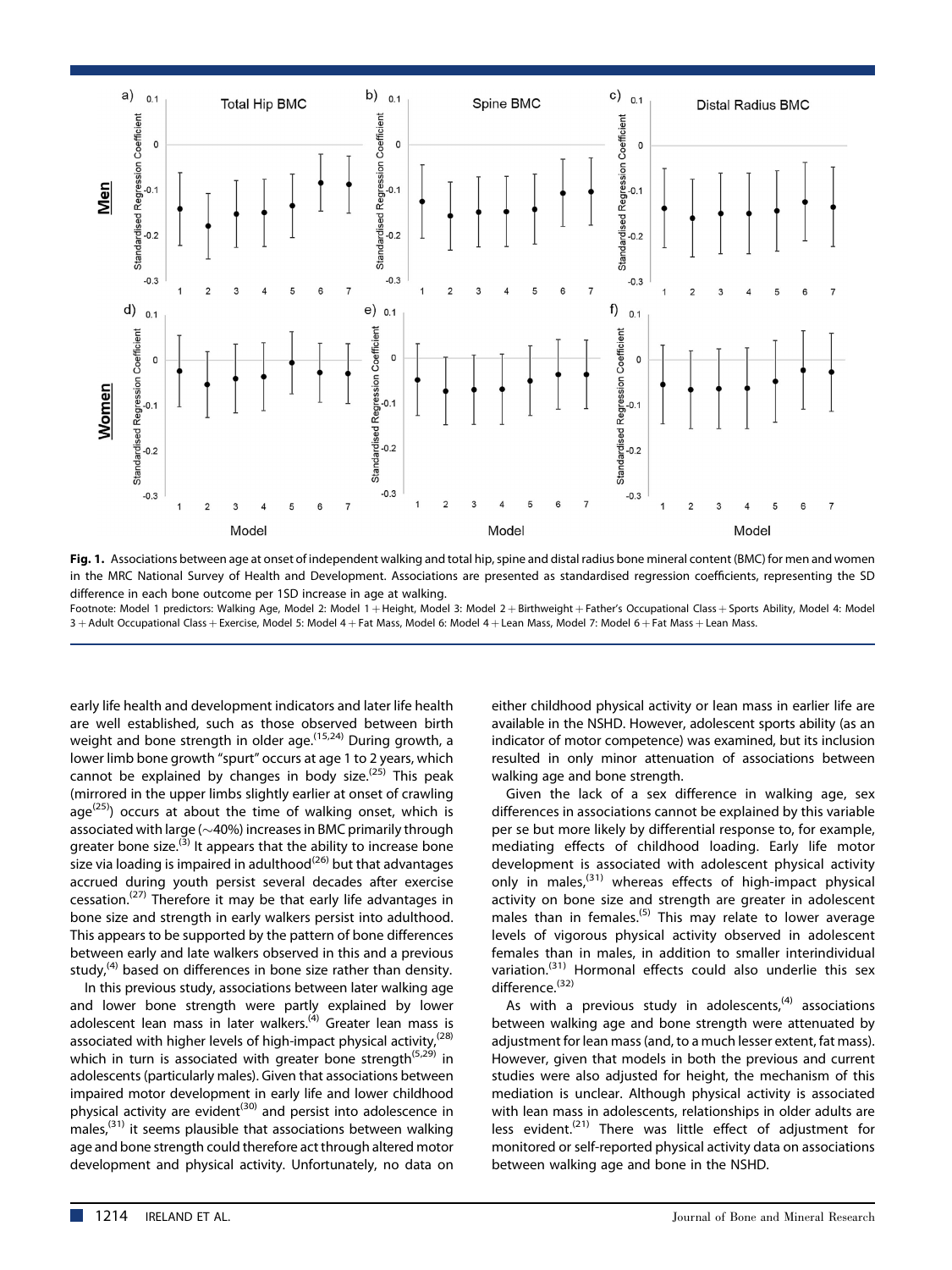

Fig. 2. Associations between age at onset of independent walking and femoral shaft (FS) and femoral neck (FN) hip structural analysis (HSA) outcomes for men and women in the MRC National Survey of Health and Development. Associations are presented as standardised regression coefficients, representing the SD difference in each bone outcome per 1SD increase in age at walking. CSA—cross-sectional area, CSMI—crosssectional moment of inertia.

Footnote: Model 1 predictors: Walking Age, Model 2: Model 1 + Height, Model 3: Model 2 + Birthweight + Father's occupational Class + Sports Ability, Model 4: Model 3 + Adult Occupational Class + Exercise, Model 5: Model 4 + Fat Mass, Model 6: Model 4 + Lean Mass, Model 7: Model 6 + Fat Mass + Lean Mass.

Because the influence of muscular action on bone is more important than the effects of external impacts<sup>(33)</sup> and patterns of muscle and impact forces differ during movement,  $(34,35)$  it may be that muscle measures are acting as a more sensitive indicator of bone loading than accelerometry-derived measures. This is supported by the far stronger relationships between lean mass and BMC, even when adjusted for height and fat mass,  $(36)$  than accelerometer-derived measures.<sup>(37,38)</sup> As with early life mediators, associations between walking age and bone strength could be explained by greater vigorous physical activity levels in males,<sup>(39)</sup> in addition to greater bone mechanosensitivity.

## Significance and implications

The current results suggest that walking age may represent a risk factor for low bone strength in men. Height-adjusted spine and total hip BMD were around 0.8 SD lower in men in the lowest sixth of walking age (16 months or older) compared with those in the highest sixth (10 months or younger). A 1 SD lower BMD is associated with approximately doubled fracture risk; hence, men walking at 16 months or later would be expected to have a  $\sim$ 75% greater fracture risk than early walkers. Walking-onset age is a modifiable factor, with even simple parent-led exercise interventions producing earlier attainment of independent walking.<sup>(6)</sup> Therefore, such interventions may represent an inexpensive route to improve lifelong bone health.

These results may have implications for a number of clinical groups such as preterm or small-for-gestational-age children, whose prevalence has increased in recent decades.<sup>(40,41)</sup> These groups have delayed motor skill development accompanying low bone strength; hence, interventions aimed at improving early life motor competence may attenuate these deficits. For example, in children with Down syndrome, a home-based, parent-led treadmill training intervention improved onset of walking age by 4 months compared with controls.<sup>(7)</sup> Given these large effects on walking age (which in turn are associated with higher bone strength in early childhood<sup>(3)</sup>), benefits to bone development could become evident through even small-scale studies. This is supported by results of a recent trial in which walking practice led to improved bone mass in infants with myelomeningocele (a neural tube defect leading to pronounced delays in onset of independent walking<sup> $(42,43)$ </sup>). Results of the current and previous studies suggest that this would result from direct effects of earlier exposure to locomotory forces, in addition to mediation by the consequent improvements in motor competence, physical activity, and lean mass.<sup>(4,28,31)</sup>

## Strengths and limitations

Strengths of the study include unique assessment of associations between walking age and skeletal health at multiple fracture-prone sites around six decades after walking onset. The availability of prospective data on a wide range of covariates across life and assessment of bone in all participants at a similar age are also strengths. However, given the observational nature of the study, causality cannot be attributed. Residual confounding by factors not included in analyses may explain these associations, but when other factors were considered (eg, birth order), they were not found to be important. Also, societal changes in areas such as health care, nutrition, and attitudes to physical activity may limit the ability to generalize these results to current or future generations. Age at onset of walking was recorded by questionnaire at age 2 years rather than at the time; however, parental recall of walking onset is shown to have excellent reliability up to 2 years after the event.<sup> $(44)$ </sup> Exclusion of missing data may have introduced bias; participants with data for all covariates included in the study were taller than participants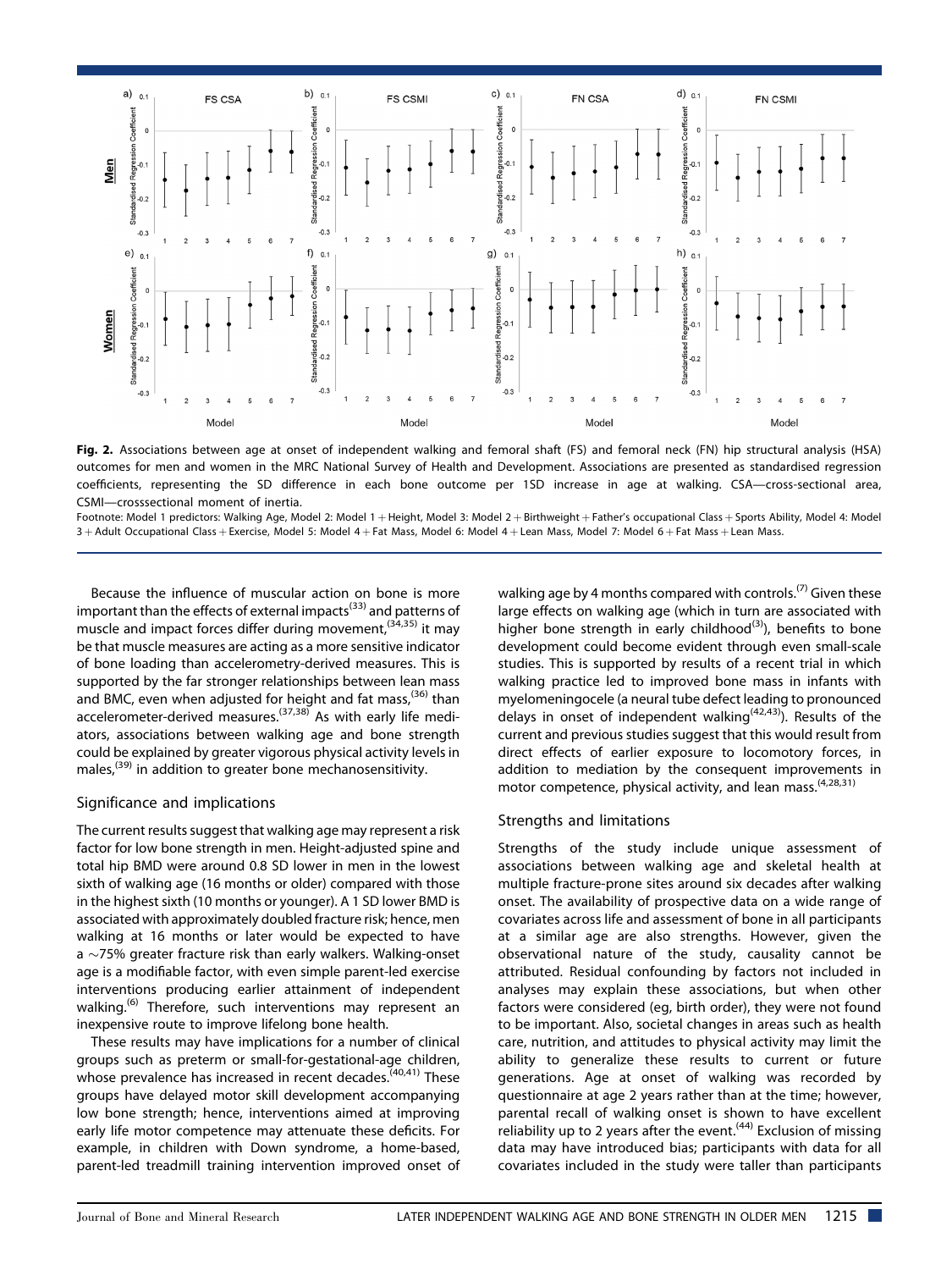with walking age and bone outcome data, although other exposures and outcomes were similar. Similar results were observed when analyses were rerun on maximum available samples, suggesting that effects on findings of these exclusions were limited.

#### Conclusions

In conclusion, age at onset of independent walking appears to have a lifelong association with estimates of bone strength at multiple skeletal sites in men. In addition to associations with bone growth, these may be mediated by altered physical activity and lean mass. The lack of strong associations in women is another important finding from this study. These results suggest that early life interventions known to hasten walking onset may also have a positive influence on skeletal health across the population and in children. Given the challenges of length of follow-up for verifying these findings in population-level interventional trials, it would be prudent to first investigate these proposals in children prone to low bone strength and increased fracture risk.

## **Disclosures**

All authors state that they have no conflicts of interest.

#### Acknowledgments

The authors are grateful to NSHD study members for their continuing support. We thank members of the NSHD scientific and data collection teams who were involved in the NSHD data collection in 2006 to 2010 at the following centers: MRC Unit for Lifelong Health and Ageing at UCL; MRC Epidemiology Unit, University of Cambridge; MRC Lifecourse Epidemiology Unit, University of Southampton; MRC Elsie Widowson, Cambridge; Wellcome Trust (WT) Clinical Research Facility (CRF) Manchester and the Department of Clinical Radiology at the Central Manchester University Hospitals NHS Foundation Trust; WTCRF and Medical Physics at the Western General Hospital in Edinburgh; WTCRF and the Department of Nuclear Medicine at University Hospital Birmingham; WTCRF and the Department of Nuclear Medicine at University College London Hospital; CRF and the Department of Medical Physics at the University Hospital of Wales; and CRF and Twin Research Unit at St Thomas' Hospital London.

Data used in this publication are available to bona fide researchers upon request to the NSHD Data Sharing Committee via a standard application procedure. Further details can be found at<http://www.nshd.mrc.ac.uk/data>; doi: 10.5522/NSHD/ Q101; doi: 10.5522/NSHD/Q102; doi: 10.5522/NSHD/S102A.

SGM, KAW, DK, and RC are supported by the UK Medical Research Council (Programme codes: MC\_UU\_12019/4 and U105960371). SGM is also supported by MRC grant MR/L010399/ 1. The MRC National Survey of Health and Development is funded by the UK Medical Research Council. The funders of the study had no role in the study design, data collection, data analysis, data interpretation, writing of the report, or the decision to submit the article for publication.

Authors' roles: Study design: AI, DK, RC. Study conduct and data collection: JEA, KAW, DK, RC. Data analysis: AI, SM. Data interpretation: AI, JR, JEA, KAW, DK, RC. Drafting manuscript: AI. Revising manuscript content and approving final version of manuscript: all authors. AI takes responsibility for the integrity of the data analysis.

#### References

- 1. Wilks DC, Winwood K, Gilliver SF, et al. Bone mass and geometry of the tibia and the radius of master sprinters, middle and long distance runners, race-walkers and sedentary control participants: a pQCT study. Bone. 2009;45(1):91–7.
- 2. Rittweger J, Goosey-Tolfrey VL, Cointry G, Ferretti JL. Structural analysis of the human tibia in men with spinal cord injury by tomographic (pQCT) serial scans. Bone. 2010;47(3):511–8.
- 3. Ireland A, Rittweger J, Schönau E, Lamberg-Allardt C, Viljakainen H. Time since onset of walking predicts tibial bone strength in early childhood. Bone. 2014;68:76–84.
- 4. Ireland A, Sayers A, Deere KC, Emond A, Tobias JH. Motor competence in early childhood is positively associated with bone strength in late adolescence. J Bone Miner Res. 2016;31(5):1089–98.
- 5. Deere K, Sayers A, Rittweger J, Tobias JH. A cross-sectional study of the relationship between cortical bone and high-impact activity in young adult males and females. J Clin Endocrinol Metab. 2012;97(10):3734–43.
- 6. Zelazo PR, Zelazo NA, Kolb S. "Walking" in the newborn. Science. 1972;176(4032):314–5.
- 7. Wu J, Looper J, Ulrich BD, Ulrich DA, Angulo-Barroso RM. Exploring effects of different treadmill interventions on walking onset and gait patterns in infants with Down syndrome. Dev Med Child Neurol. 2007;49(11):839–45.
- 8. Ulrich DA, Ulrich BD, Angulo-Kinzler RM, Yun J. Treadmill training of infants with Down syndrome: evidence-based developmental outcomes. Pediatrics. 2001;108(5):E84.
- 9. Rennie L, Court-Brown CM, Mok JY, Beattie TF. The epidemiology of fractures in children. Injury. 2007;38(8):913–22.
- 10. Schuit SC, van der Klift M, Weel AE, et al. Fracture incidence and association with bone mineral density in elderly men and women: the Rotterdam Study. Bone. 2004;34(1):195–202.
- 11. Kuh D, Pierce M, Adams J, et al. Cohort profile: updating the cohort profile for the MRC National Survey of Health and Development: a new clinic-based data collection for ageing research. Int J Epidemiol. 2011;40(1):e1–9.
- 12. Stafford M, Black S, Shah I, et al. Using a birth cohort to study ageing: representativeness and response rates in the National Survey of Health and Development. Eur J Ageing. 2013;10(2):145–57.
- 13. Kalender WA, Felsenberg D, Genant HK, Fischer M, Dequeker J, Reeve J. The European Spine Phantom—a tool for standardization and quality control in spinal bone mineral measurements by DXA and QCT. Eur J Radiol. 1995;20(2):83–92.
- 14. Ruegsegger P, Kalender W. A phantom for standardization and quality control in peripheral bone measurements by PQCT and DXA. Phys Med Biol. 1993;38(12):1963.
- 15. Kuh D, Wills AK, Shah I, et al. Growth from birth to adulthood and bone phenotype in early old age: a British birth cohort study. J Bone Miner Res. 2014;29(1):123–33.
- 16. Pearson J, Dequeker J, Henley M, et al. European semi-anthropomorphic spine phantom for the calibration of bone densitometers: assessment of precision, stability and accuracy. The European Quantitation of Osteoporosis Study Group. Osteoporos Int. 1995;5(3):174–84.
- 17. Beck TJ, Ruff CB, Warden KE, Scott WW, Rao GU. Predicting femoral neck strength from bone mineral data. A structural approach. Invest Radiol. 1990;25(1):6–18.
- 18. Galobardes B, Shaw M, Lawlor DA, Lynch JW, Davey Smith G. Indicators of socioeconomic position (part 2). J Epidemiol Community Health. 2006;60(2):95–101.
- 19. Kuh DJ, Cooper C. Physical activity at 36 years: patterns and childhood predictors in a longitudinal study. J Epidemiol Community Health. 1992;46(2):114–9.